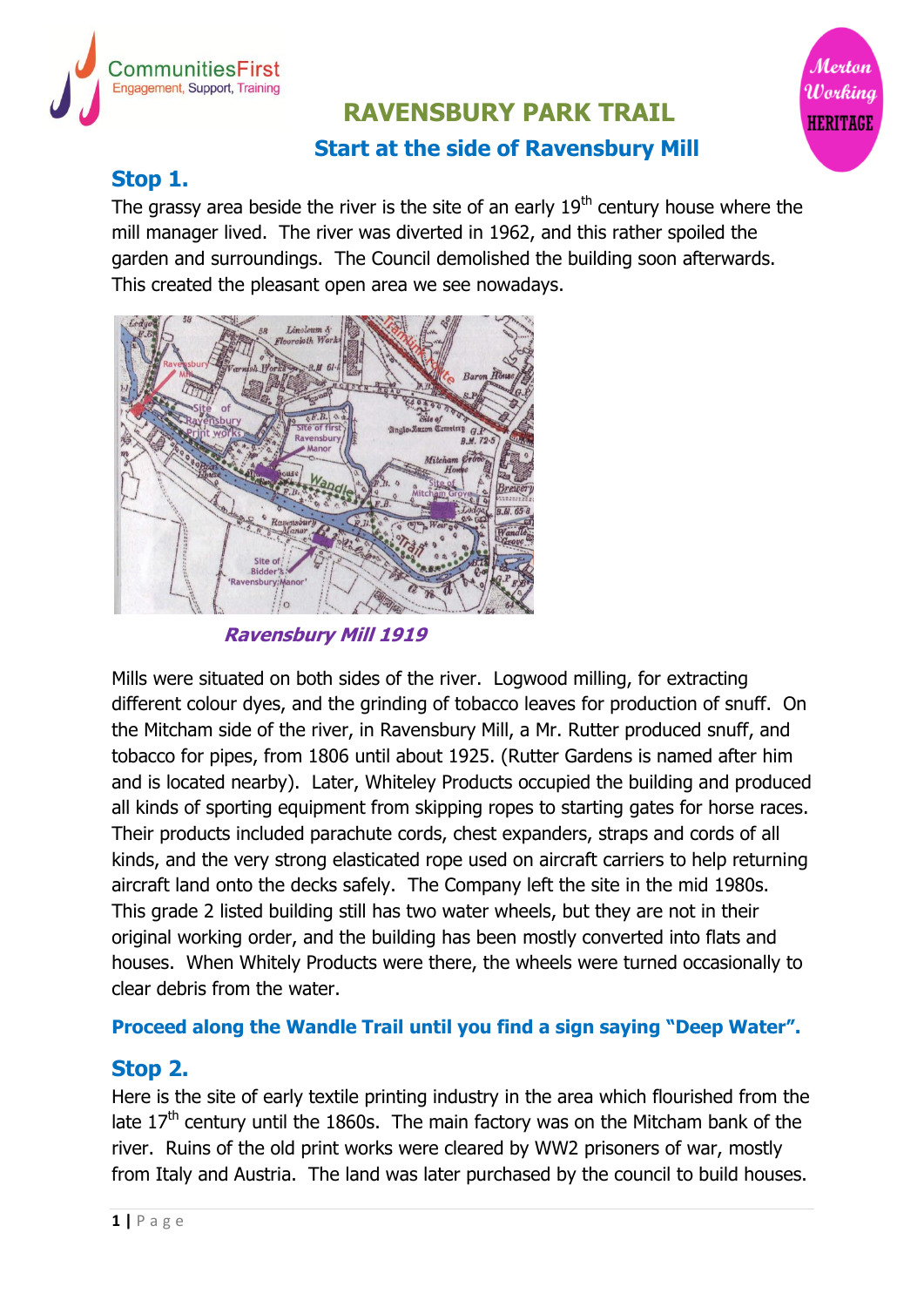



#### **The River Wandle**

In a painting of about 1800, a mill pond is near where the mill buildings were built in 1804. When water was needed to turn the water wheels, sluices were opened and water from the pond would rush in and all the machinery inside the mill would start working. Water flowed under the building, turning the wheels, then went under the road, and continued through the park. After the Council had put up some houses in Morden Road, some of the overflow from the mill pond used to flow in front of them before disappearing under the road. The water was diverted in the 1960s as it was thought to be a flood risk. Today the river no longer flows under the mill, but to the side.

#### **Stop 3. Entrance to Ravensbury Grove Housing Estate**

The site of the Ravensbury Calico Print Works is under the lock-up garages and flats to the left.

The print works were run by the Mauvillains, a Huguenot family from about 1690 to about 1740. After them, there was a series of other families who continued with the same industry.

## **Where were the Huguenots from?**

In order to have the best results, the cotton cloth known as calico, had first to be bleached in the sunlight to make it as clean and as clear of blemishes as possible. The grounds used for the bleaching process lay behind the factory building and extended as far as Morden Road. All that remains of the works today is a length of red brick wall and a backwater of the Wandle.

# 306 Ravensbury Mill 308<br>1-656 Ranenshur

#### **Can you see the red brick wall which is all that remains of the old factory?**

On the opposite bank of the river, to the right of the park entrance, was Ravensbury Farm (see the above map from 1894). There used to be a large complex of buildings here. There was also Ravensbury Barn, an old weatherboard slate-roofed building which stood next to the farm. This was demolished in the 1950s to provide a site for flats.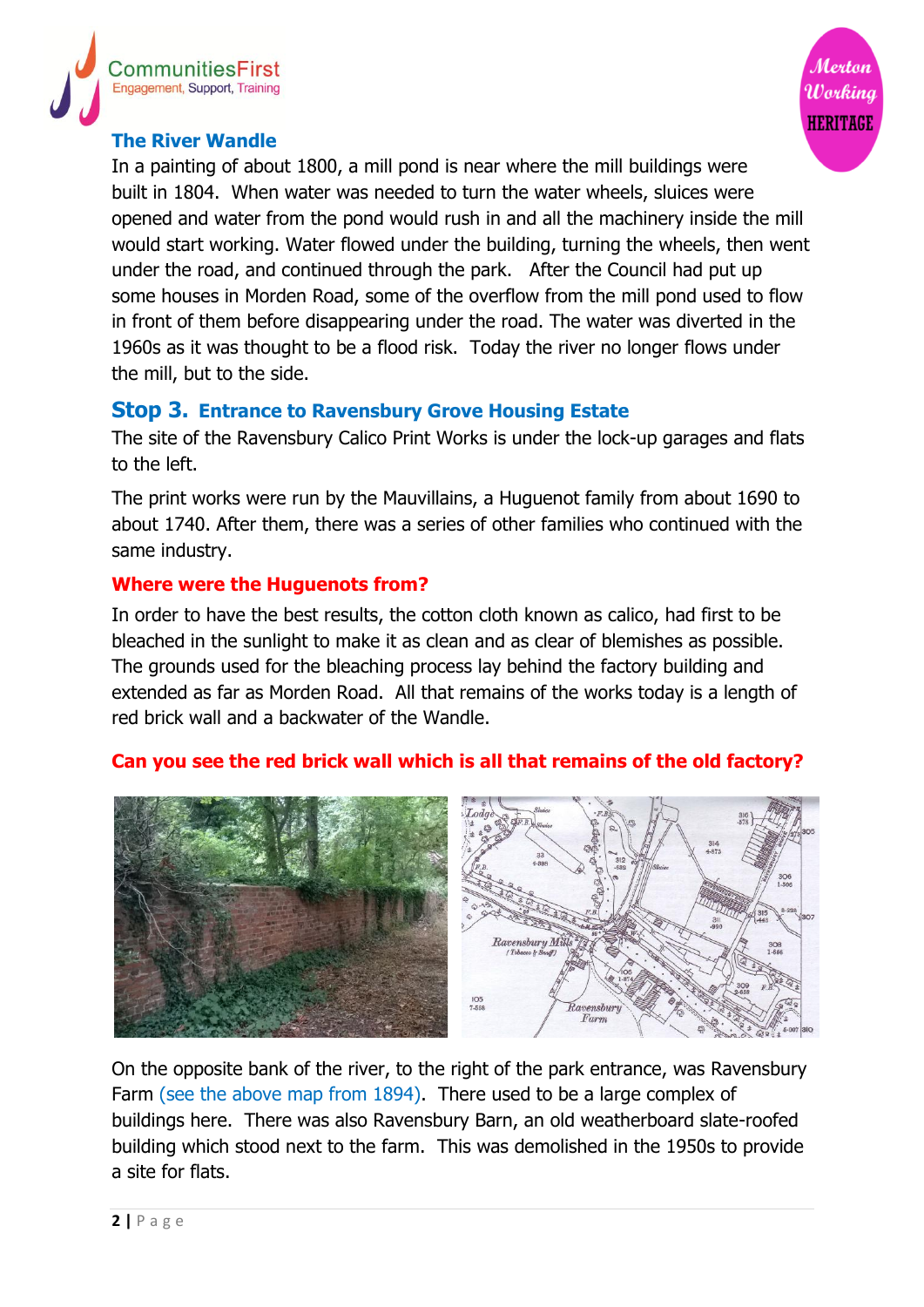

## **Proceed to the ruins of old Ravensbury House (behind a chain-link fence)**



# **Stop 4.**

The old house that stood here was once known as Ravensbury Manor House, and was purchased in 1531 by Sir Nicholas Carew. It later became the home of a Navy officer, Admiral Arbuthnot in 1780. By 1865 only ruins could be seen. The old road from Mitcham to Morden, known as Ravensbury Lane, crossed the river here, but was later diverted. The line of the old road can be seen at the cul de sac which leads from Morden Road to the park gates, it then went through the park, past the toilets to the riverside.

## **Proceed to the Bridge in the park.**

# **Stop 5.**

The path on the far side of the river leads upstream to a gate to "Happy Valley" which is National Trust land and forms part of the Watermeads properties. It was given to the National Trust in 1915. On the site of "Park View" flats in Wandle Road and overlooking the park, was Ravensbury Manor. This beautiful old house failed to find a buyer when put up for sale in the 1930s, so it was demolished. Its stable block and outbuildings were converted into a house "The Gables" and survives as 2 Morton Road today.

Ravensbury Park comprises 16½ acres. 14 acres lie in Mitcham and the remainder in Merton. The two Councils that existed then agreed to buy it and to preserve the land for use as a public park in 1930.

There is evidence that parallel ditches once crossed the open grass land, suggesting that it was here that some of the bleaching grounds were sited.

# **Can you find where the bleaching grounds are thought to have been?**



The cloth would have been spread out after washing, dried and bleached in the daylight before being printed and made ready for sale. Suitable dye for colour printing was produced not far away. The resulting printed calico was very popular and in high demand. It was considerably cheaper to produce than either silk or wool.